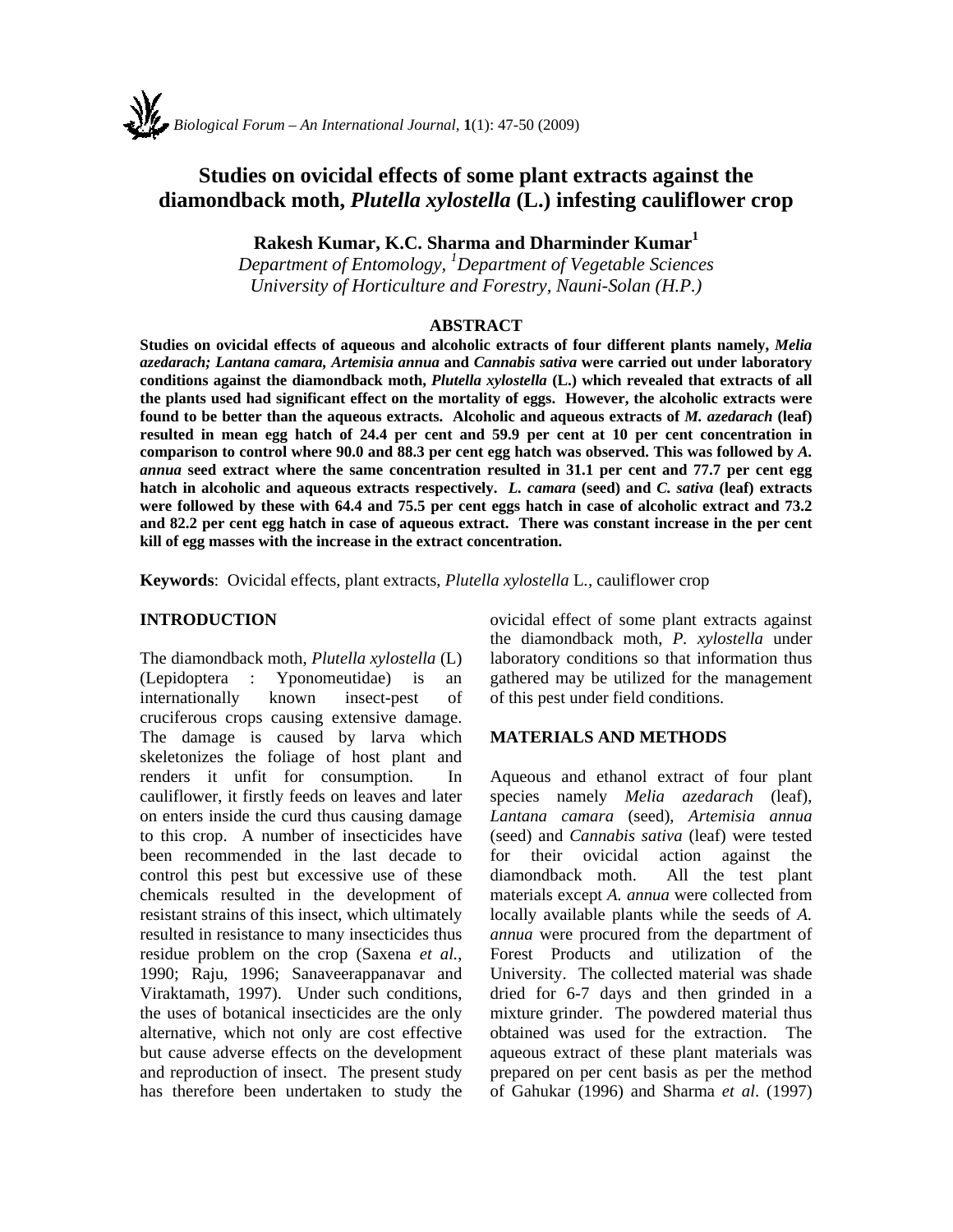for which a stock solution of 20% concentration was prepared by dissolving 20 gram of each plant material in 80 ml of water and used at different concentrations. The ethanol extract was obtained through Soxhlet apparatus. Further dilutions were made by using the respective solvent by single dilution method. To study the ovicidal effect of different plant extracts the leaf portion with egg masses of the diamondback moth was dipped instantly for 10 seconds into the solution of desired plant extracts, air dried and then placed into Petri dish (9 cm diameter) having moist filter paper at the bottom. The egg masses in control were dipped in distilled water. The observations on egg hatchability were recorded up to 7 days and per cent egg hatching was calculated.

## **RESULTS AND DISCUSSION**

The studies reveal that the aqueous extract of *M. azedarach* leaf at 10 per cent concentration gave minimum egg hatch of 59.9 per cent whereas at 1 per cent concentration, the egg hatch was maximum (86.3%) and was at par with control (Table 1). However the alcoholic extract of this plant resulted in 24.4 per cent egg hatch at 10 per cent concentration whereas it was 86.6 per cent at 1 per cent and 90 per cent in the untreated control. The aqueous extract of *L. camara* seed resulted in 73.2 and 86.5 per cent egg hatch, respectively at 10 and 1 per cent concentrations in comparison to 90.9 per cent egg hatch in control, whereas the alcoholic extract of this plant gave 64.4 and 91.1 per cent egg hatch at the respective concentrations in comparison to 92.1 per cent in control. The comparison of aqueous and alcoholic extract of *A. annua*  seed revealed that at 10 per cent concentration, the egg hatch was 77.7 and 31.1 per cent, respectively however, at 1 per cent the egg hatch was 90.9 and 82.2 per cent in comparison to 91.1 and 84.4 per cent in the untreated control for the respective solvents. The aqueous and alcoholic extracts of *C. sativa* leaf resulted in egg hatch of 82.2 and 75.5 per cent at 10 per cent concentration whereas in the respective solvents at 1 per cent, the egg hatch was 86.5 and 81.1 per cent in comparison to 90.9 and 97.7 per cent egg hatch in control. On comparing different plant extracts, the extract of *M. azedarach* (leaf) was found to be more effective in causing 69.7 per cent egg hatch and was statistically at par with *A. annua* (seed) extract giving 75.5 per cent egg hatch. This was followed by mean per cent egg hatch in seed extract of *L. camara*  (81.1%) and leaf extract of *C. sativa* (85.8%) and these were significantly different from each other. When the comparison of aqueous and alcoholic extract was made, the aqueous extract was found to be effective in causing 71.8 per cent egg hatch and was significantly different with the ethanol extract giving 82.8 per cent egg hatch (Table 1).

The studies thus indicated the superiority of *M. azedarach* leaf extract to all other plants extracts tested in the present studies. Mishra (1990) also observed 76.7 and 91.7 per cent egg mortality (infertility) at 5 and 10 per cent concentration of aqueous extract of *M. azedarach* leaf. Deka *et al.*, (1998) also reported the superiority of *M. azedarach* drupe aqueous extract to that of the aqueous extract of *L. camara* seed at 2, 5, 8 and 10 per cent concentrations. The less efficiency of the aqueous extracts in the present study might to be due to poor extraction of active ingredients in water. Singh *et al*. (1978) reported that the extract from plant material has the ability to penetrate the chorion of egg thus causing the death of developing embryo. This fact can also be well supported by the findings of Dilawari *et al*. (1994) who reported the postovipositional effects of kernel extract of *M. azedarach* with ethanol where less number of eggs of *P. xylostella* were hatched and subsequently those hatched resulted in mortality in larval and pupal stages and malformed adults. The results on the effectiveness of *M. azedarach* leaves draw considerable supports from the findings of Sandhu *et al.* (1994) who reported 45.1 per cent egg hatch in *P. brassicae* when cabbage leaves were treated with chloroform:methanol fraction of *M. azedarach.* Bhathal *et al.*  (1991) also observed 6.7 and 3.3 per cent egg hatch in *Dysdercus koenigii* when eggs were treated with 0.25 and 0.5 per cent extracts of *Ageratum houstonianum.* The results also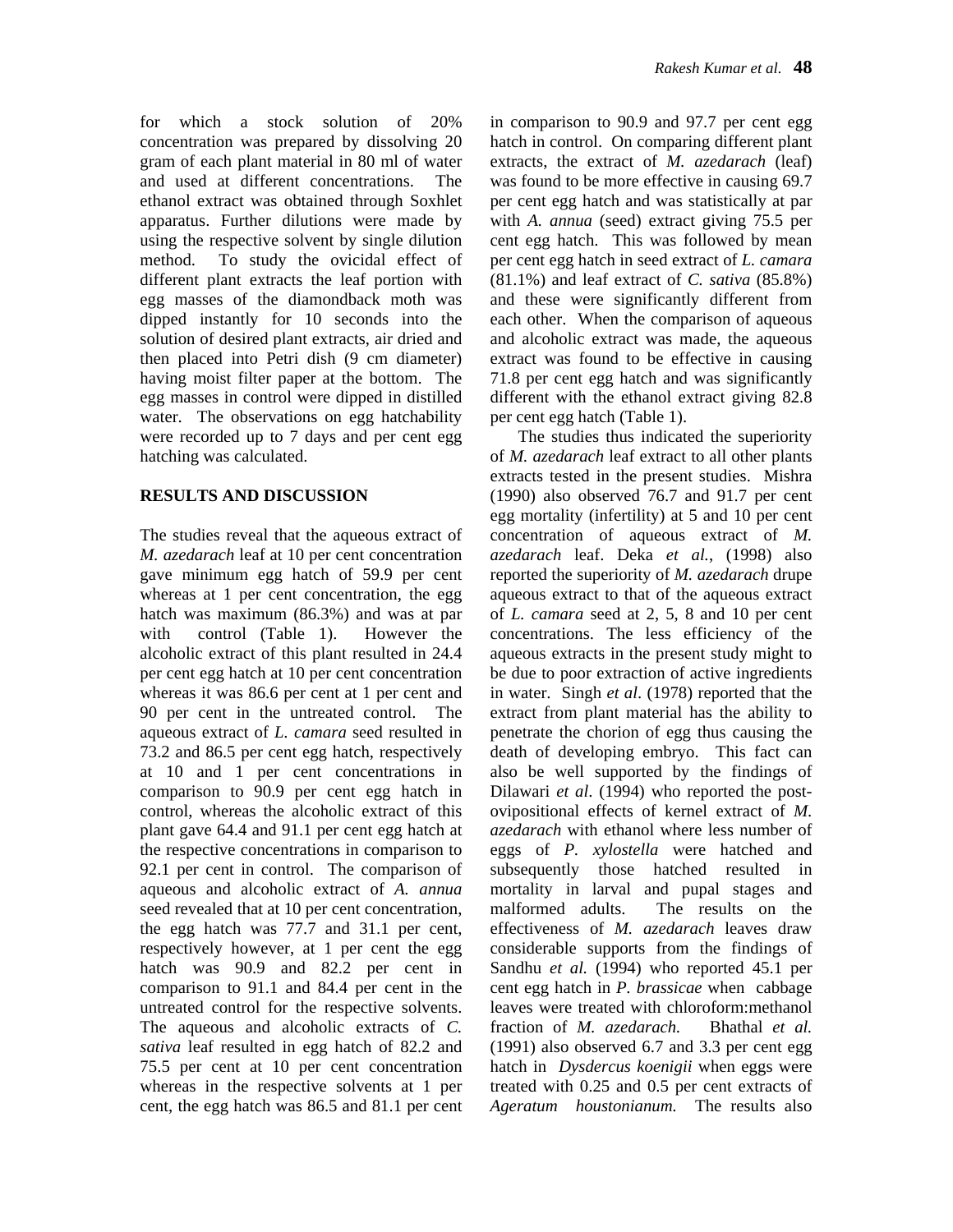corroborate the studies of Sharma *et al*., (1997) who reported the effectiveness of alcoholic extract of *M. azedarach* over the aqueous extract. The alcohol extract of dharek resulted in 10.37 per cent reduction in eggs hatch over the control in comparison to aqueous extract where 6.7 per cent egg hatch was observed.

#### **REFERENCES**

- Bhathal, S.S., Singh, D., Dhillon, R.S. and Kaushal, N. 1991. Ovicidal effect of neem oil and plant extract of *Ageratum conyzoides* Linn. on *Dysdercus koenigii* Fab. *J. Insect Sci.,* **4**: 185-186.
- Deka, M.K., Singh, K. and Handigue, R. 1998. Bioefficacy of aqueous plant extracts on viability of eggs and subsequent development of tea mosquito bug. *Crop Res.*, **16**: 260-264.
- Dilawari, V.K., Singh, K. and Dhaliwal, G.S. 1994. Sensitivity of diamondback moth, *Plutella xylostella* (L.) to *Melia azedarach* L. *Pestic. Res. J.,* **6**:71-74.
- Gahukar, R.T. 1996. Formulations of neem based products/pesticides. *Pestology*. **20:** 44- 45.
- Mishra, P.N. 1990. Studies on the ovicidal action of some natural products on the eggs of brinjal leaf beetle. *Sci. & Cult.,* **56**: 50- 52.
- Raju, S.V.S. 1996. An overview of insecticide resistance in *Plutella xylostella* (L.) in India. *Resist. Pest Mgt*., **8**: 23-24.
- Sanaveerappanavar, V.J. and Viraktamath, C.A. 1997. Management of insecticide resistance in diamondback moth, *Plutella xylostella* (L.) (Lepidoptera : Yponomeutidae) on cabbage using novel insecticides. *Mysore J. agric. Sci*., **31**: 230-236.
- Sandhu, S.S., Singh, D. and Dilawari, V.K. 1994. Bioactivity of *Melia azedarach* L. extracts against cabbage butterfly, *Pieris brassicae* L. In *Souvenir and Abstracts. Natn. Symp. on Emerging Trends in Pest Management,* Solan, India, 28-30 June 1994.
- Saxena, J.C., Rai, S., Srivastava, K.M. and Sinha, S.R. 1990. Resistance in the field population of diamondback moth to some commonly used synthetic pyrethroids. *Indian J. Ent*., **51**: 205-268.
- Sharma, D.C., Rani, S. and Kashyap, N.P. 1997. Oviposition deterrence and ovicidal properties of some plant extracts against potato tuber moth, *Phthorimaea operculella* (Zell) *Pestic. Res. J.,* **9**: 241- 246.
- Singh, S.R., Luse, R.A., Leuschner, K. and Nangju, D. 1978. Groundnut oil treatment for the control of *Callosobruchus maculatus* (F.) during cowpea storage. *J. Stored Prod. Res.,* **14**: 77-80.